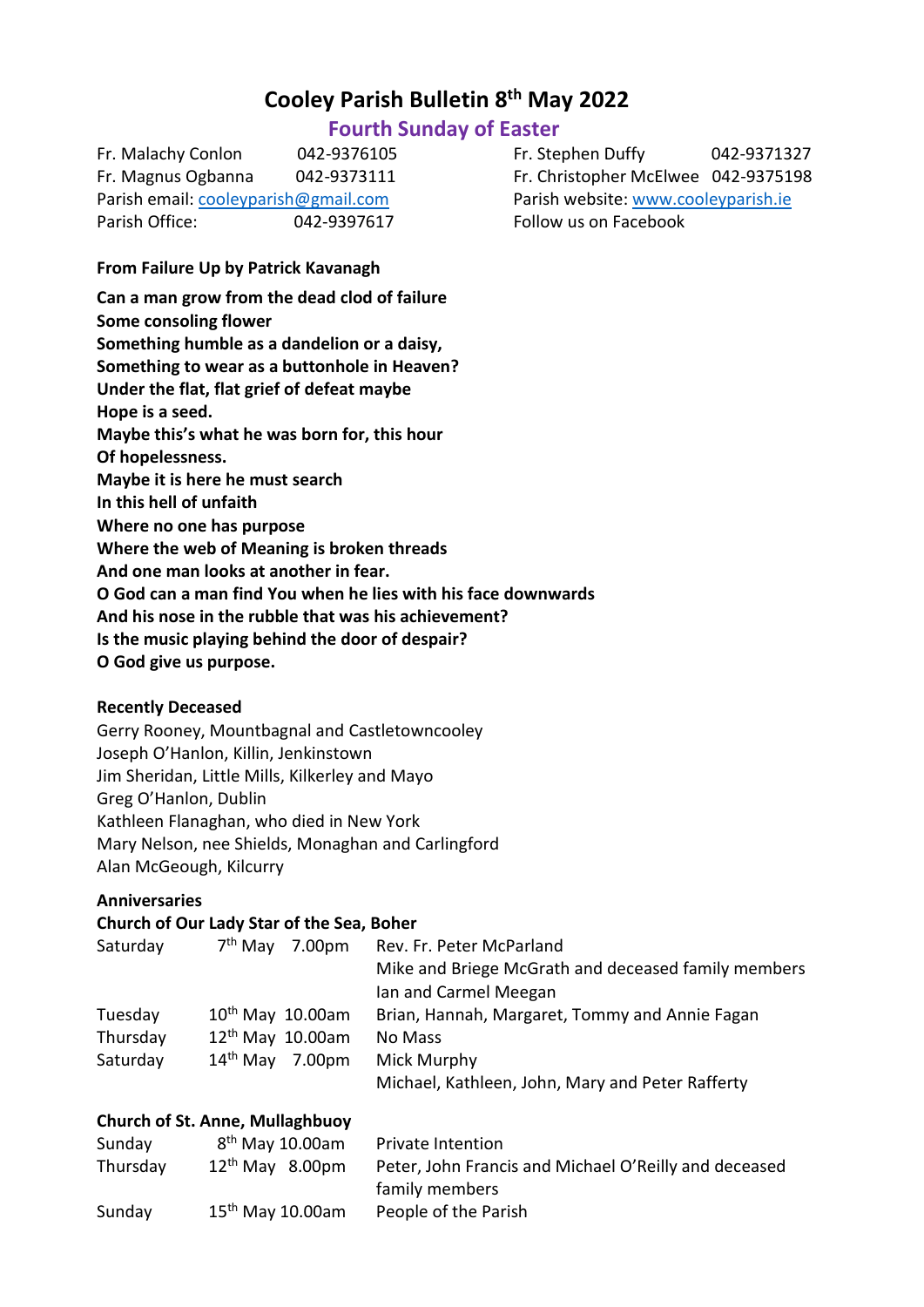# **Church of St. James, Grange**

| Sunday    | 8 <sup>th</sup> May 11.30am  | James Murphy, Rathcor                               |
|-----------|------------------------------|-----------------------------------------------------|
|           |                              | Amby Kane, John, Lizzie and John White, Ballinamara |
| Monday    | $9th$ May 8.00pm             | Private Intention                                   |
| Wednesday | 11 <sup>th</sup> May 10.00am | Minnie Ryan and deceased members of Shields         |
|           |                              | and Ryan families                                   |
| Friday    | 13 <sup>th</sup> May 10.00am | Paddy and May McGrane                               |
| Sunday    | 15 <sup>th</sup> May 11.30am | Cathy Maguire                                       |
|           |                              | John Martin                                         |
|           |                              | Michael Hearty                                      |
|           |                              | John and Kay Savage and deceased family members     |

# **Trocaire Lenten Appeal**

Please return any outstanding Trocaire Lenten Appeal boxes as soon as possible – amount to date €5471

# **Baptisms (by arrangement)**

Baptisms will be celebrated on Saturday evenings at 5.00pm

# **Funerals**

When a Funeral Mass is being celebrated in the Parish there will be no other Mass celebrated that day

# **First Holy Communion**

Children from Boher school in Boher Church on Saturday 14<sup>th</sup> May at 11.00am Children from Grange & Rathcor school in Grange Church on Saturday  $21<sup>st</sup>$  May at 11.00am Children from Mullaghbuoy school in Mullaghbuoy Church on Sunday 22<sup>nd</sup> May at 10.00am

# **Cemetery Mass and Blessing of Graves 2022**

Grange cemetery - Sunday 19<sup>th</sup> June at 11.30am Boher cemetery - Saturday 23<sup>rd</sup> July at 7pm Cill Mhuire - Monday 15<sup>th</sup> August at 7pm

#### **Eucharistic Adoration**

Eucharistic Adoration – this Saturday there will be exposition of the Blessed Sacrament in the Church of St. James, Grange from 10.00am – 1.00pm. You are very welcome to drop in for silent prayer, to encounter the living and healing presence of Jesus. Given the war in Ukraine, this is an opportunity to pray for much needed peace in the world and in all our hearts.

# **Cooley Parish Pilgrimage to Lourdes**

Proposed Pilgrimage from Cooley Parish to Lourdes Friday  $26<sup>th</sup>$  August 2022 – 5 nights full board accommodation in Hotel La Solitude €799 per person sharing. Contact Parochial House 042- 9376105 or the Parish Office 042-9397617.

#### **Armagh Diocesan Pilgrimage to Knock Shrine**

The Armagh Diocesan Pilgrimage to Knock Shrine will be celebrated this year on the last Sunday of May (29<sup>th</sup> May) joined by Dromore Diocese and the Knights of St. Columbanus.

# **Permit for Church Gate Collections**

All Church Gate Collections must give a copy of a valid Garda Permit to the Parish Office at least 2 weeks before the collection